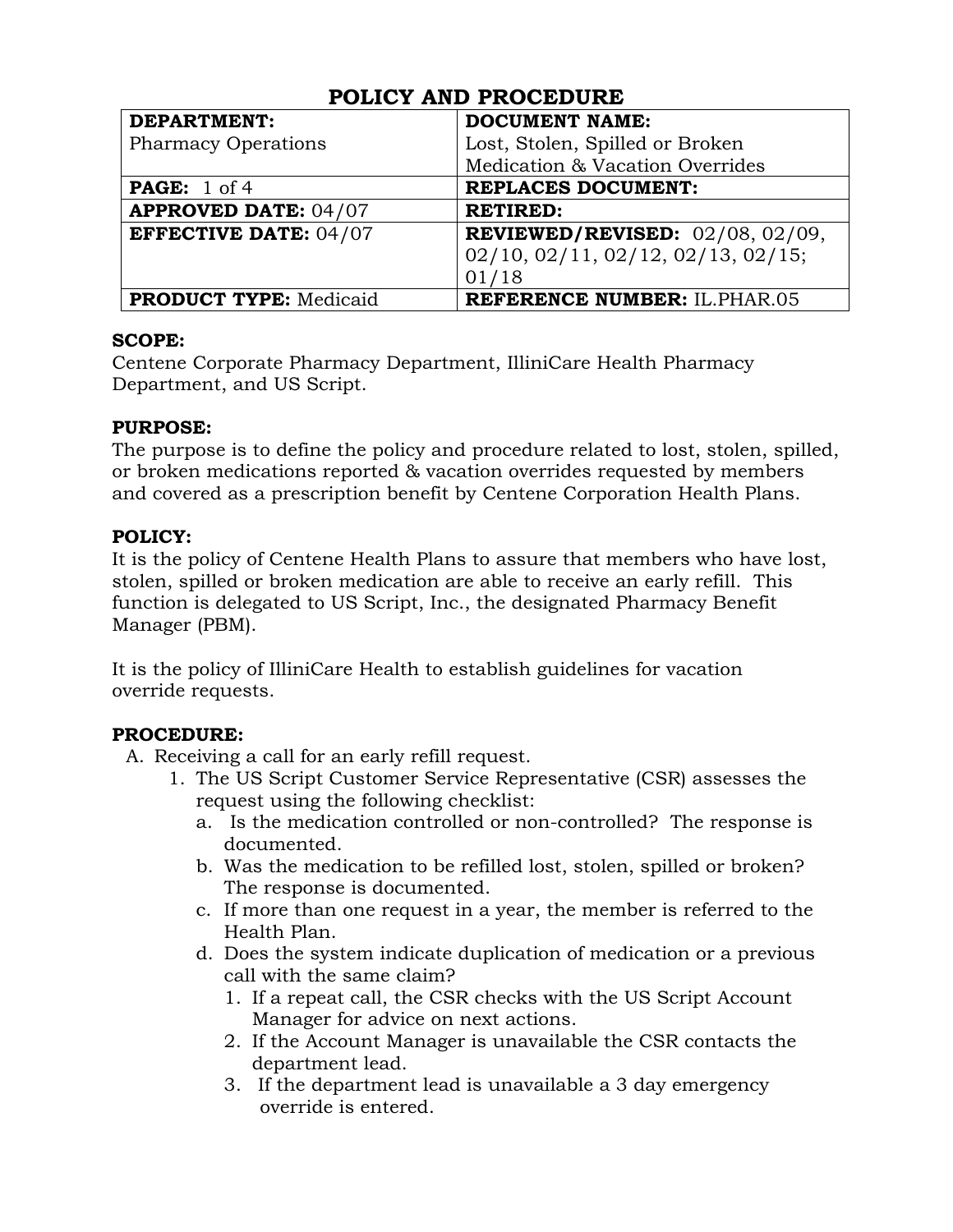| <b>DEPARTMENT:</b>            | <b>DOCUMENT NAME:</b>               |
|-------------------------------|-------------------------------------|
| <b>Pharmacy Operations</b>    | Lost, Stolen, Spilled or Broken     |
|                               | Medication & Vacation Overrides     |
| <b>PAGE:</b> 2 of 4           | <b>REPLACES DOCUMENT:</b>           |
| <b>APPROVED DATE: 04/07</b>   | <b>RETIRED:</b>                     |
| <b>EFFECTIVE DATE: 04/07</b>  | REVIEWED/REVISED: $02/08, 02/09$ ,  |
|                               | 02/10, 02/11, 02/12, 02/13, 02/15;  |
|                               | 01/18                               |
| <b>PRODUCT TYPE: Medicaid</b> | <b>REFERENCE NUMBER: IL.PHAR.05</b> |

- 2. All calls are documented in the member's file for future reference.
- B. Filling request for a lost, spilled, broken or damaged non-controlled drug or controlled drug.
	- 1. If the request is for a non-controlled drug, the dispensing pharmacist filling the prescription can call the US Script Customer Service line at 1-800-460-8988 for assistance in processing. The member is given the entire prescription fill, limited to one occurrence per year.
	- 2. If the request is for a controlled drug, member must obtain a new written prescription from a physician for replacement. Upon receipt of the new prescription, the pharmacy calls into US Script for an override at 1-800-460-8988.

#### C. Filling request for a stolen non-controlled drug or controlled drug.

- 1. Member must make a police report and obtain a copy.
- 2. Member must bring the police report to the pharmacy.
- 3. The dispensing pharmacist faxes the police report to US Script Customer Service at 1-559-244-3793.
- 4. If the request is for a non-controlled drug, the member is given the entire prescription fill, limited to one occurrence per year.
- 5. If the request if for a controlled drug, the member will need to obtain a new written prescription from the physician for replacement.
- 6. The dispensing pharmacist follows up with a phone call to the US Script Customer Service Line at 1-800-460-8988 for assistance to adjudicate the claim.
- D. Requests for Vacation Overrides

When members expect to have limited access to a pharmacy due to out of area travel during a time when a refill for a chronic medication will come due to be filled, the IlliniCare Pharmacy Department may authorize an early refill for certain medications.

Requests for vacation overrides, which may be received from US Script or IlliniCare health, will be reviewed on an individual basis. Approvals must meet ALL of the following:

> 1. Requests for controlled substances must come directly from the prescribing provider (requests from members will not be considered);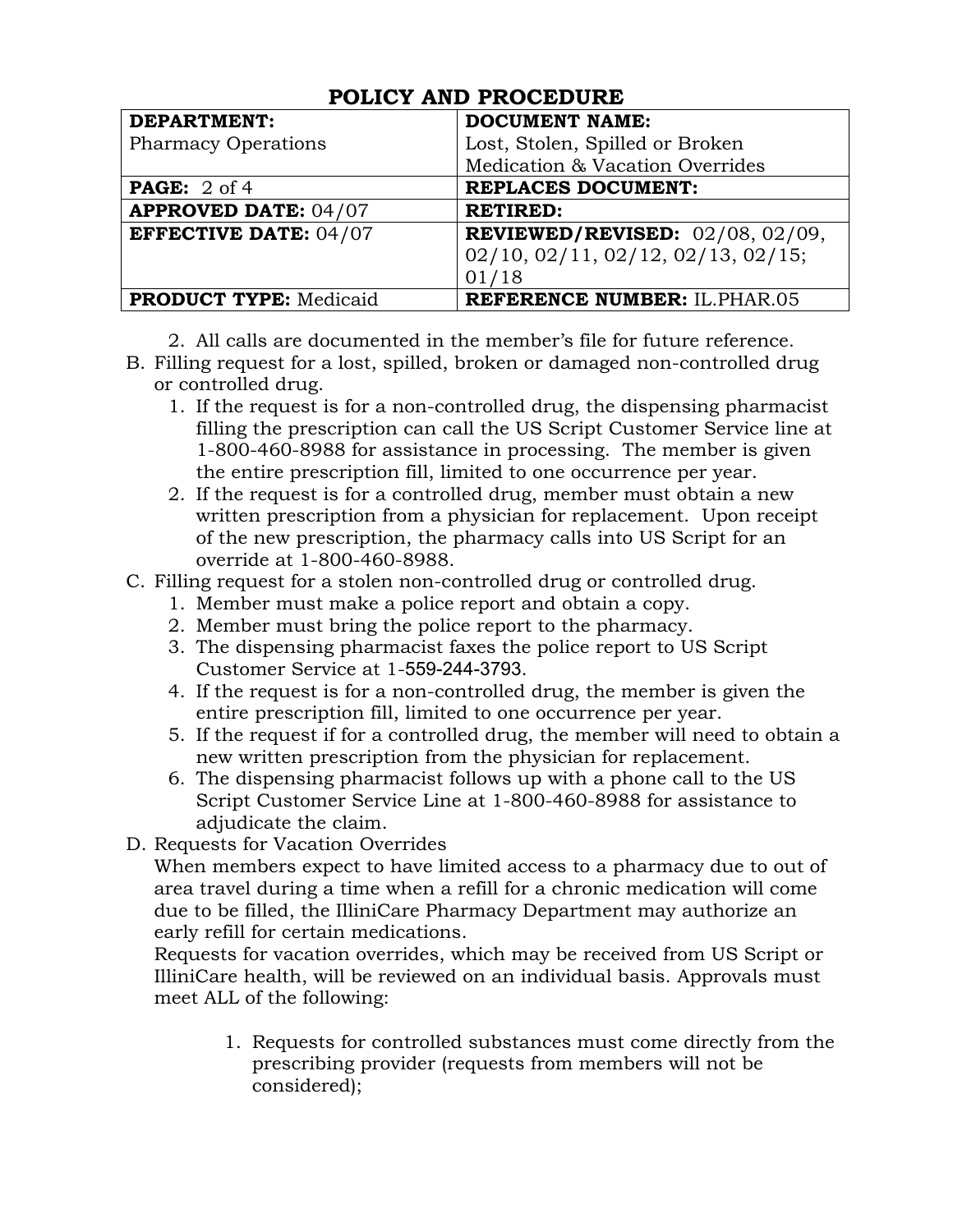| <b>DEPARTMENT:</b>            | <b>DOCUMENT NAME:</b>                     |
|-------------------------------|-------------------------------------------|
| <b>Pharmacy Operations</b>    | Lost, Stolen, Spilled or Broken           |
|                               | Medication & Vacation Overrides           |
| <b>PAGE:</b> 3 of 4           | <b>REPLACES DOCUMENT:</b>                 |
| <b>APPROVED DATE: 04/07</b>   | <b>RETIRED:</b>                           |
| <b>EFFECTIVE DATE: 04/07</b>  | <b>REVIEWED/REVISED:</b> $02/08, 02/09$ , |
|                               | 02/10, 02/11, 02/12, 02/13, 02/15;        |
|                               | 01/18                                     |
| <b>PRODUCT TYPE: Medicaid</b> | <b>REFERENCE NUMBER: IL.PHAR.05</b>       |

- 2. Member is not able to obtain a refill within the standard refill window prior to departure.
- 3. Vacation supply requests may not exceed 90 consecutive days.
- 4. Member has been eligible for longer than 3 months, and eligibility does not expire during the override period.
- 5. Member is not currently in the Pharmacy Lock-In Program.
- 6. Specialty medication requests may not exceed a 30 day supply. A one time refill too soon override may be entered to accommodate travel.

Members will be granted one override per 365 days. Any additional requests must be reviewed and approved by the IlliniCare Director of Pharmacy.

#### NOTE:

- 1. Lost medications and police reports go to the US Script Account Managers or Customer Service Representatives. If the dispensing pharmacist has a copy or has seen the police report, they can call the customer service department to speak with a lead or supervisor for an override.
- 2. The Customer Service Representative or Account Manager documents a call in to the Help Desk with the name of the pharmacy and pharmacist who has a copy of the police report if they do not fax the report.

#### **REFERENCES:**

### **ATTACHMENTS:**

 $N/A$ 

### **DEFINITIONS:**

Controlled Medication: Any medication designated by the DEA as controlled  $(CII - CV)$